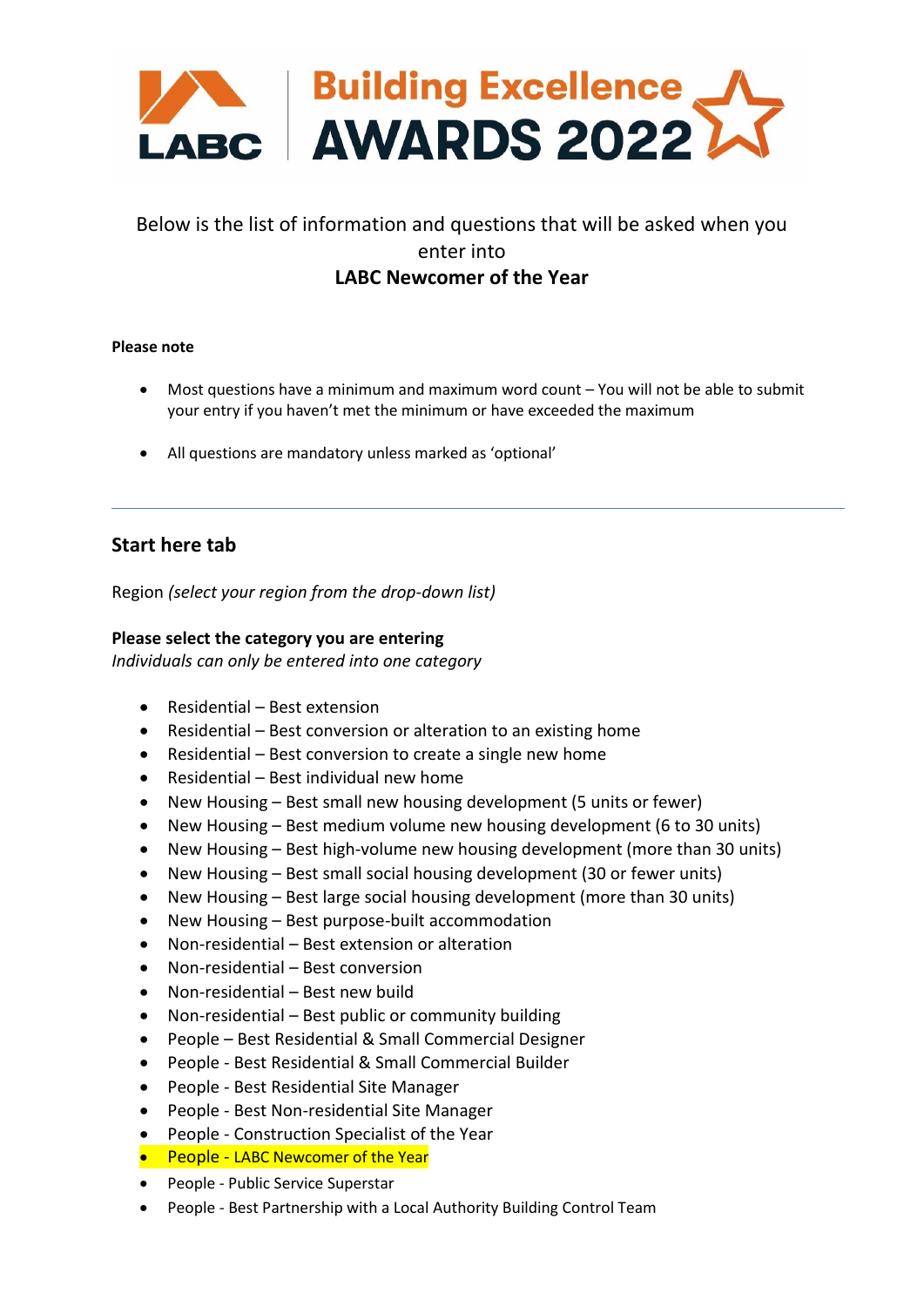Project, nominee (person) or partner company name

Local Authority Building Control Team *(select the Local Authority you worked with/or have the relationship with from the drop-down list)*

## **Submitter Information tab**

*You will need to fill in the details of the person completing the form*

Do you work in a local authority building control team? Yes/No

First name Last Name Job Title Company Email **Telephone** Company Twitter username (optional)

*This is going to be the main point of contact if we have any queries regarding the entry*

## **LABC Newcomer of the Year information tab**

*You will need to fill in the details of the person you are nominating*

Nominee first name Nominee last name Nominee job title Nominee local authority Nominee region Nominee email Nominee phone number Local Authority Address Line 1 Local Authority Address Line 2 (optional) Local Authority town/city Local Authority postcode Local Authority twitter username (optional)

## **LABC Newcomer of the Year questions tab**

*You'll find it helpful to refer to the general and category specific judging criteria when completing this section.*

**1. When did this person join local authority building control?**